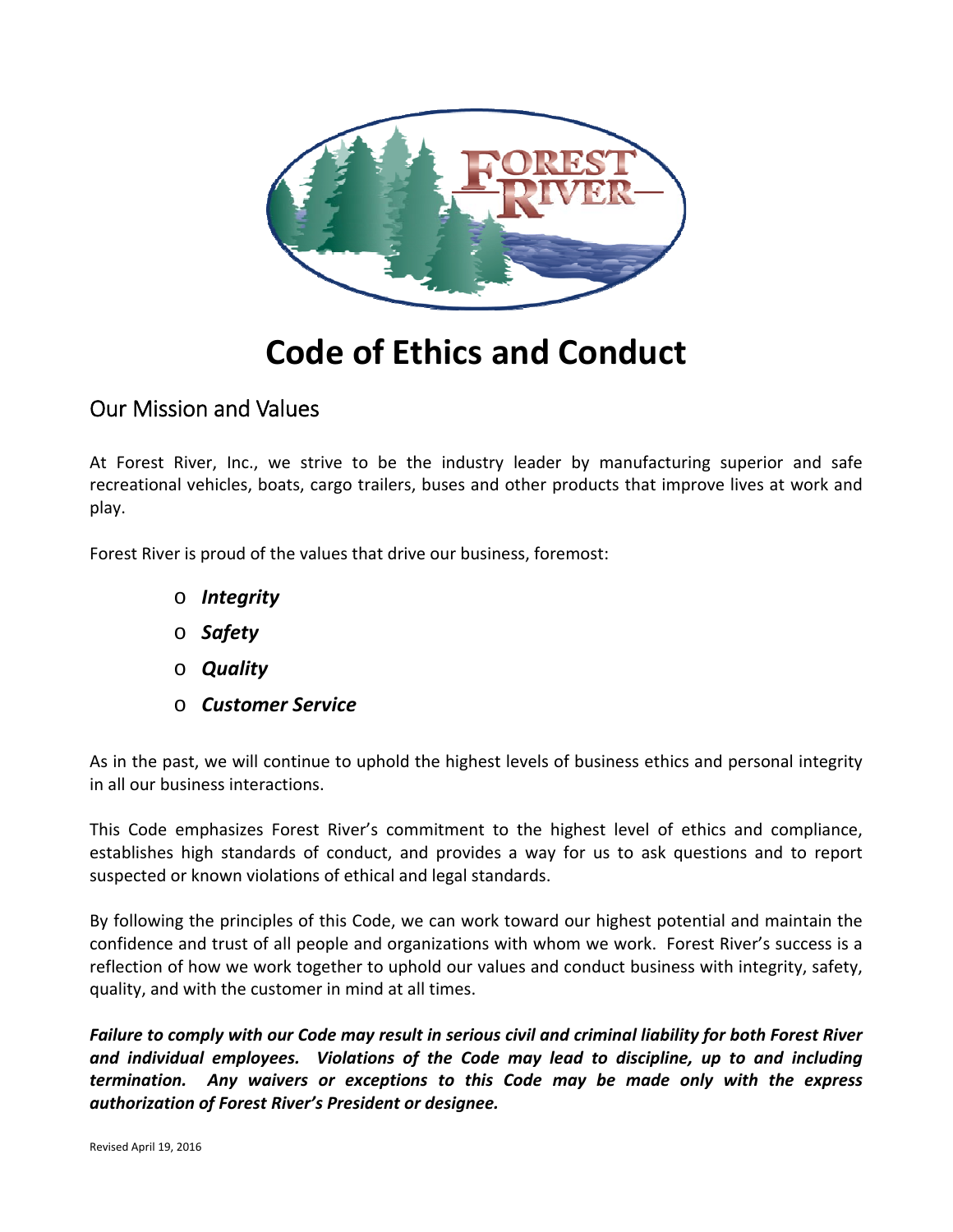### Duties of All Forest River Employees

We are committed to:

#### Becoming Familiar with this Code

We must all be familiar with our Code and what it demands of us. This Code is only a part of the set of laws, regulations, codes, standards and expectations that guide us in making decisions and resolving issues.

Our Code does not replace the Berkshire Hathaway Code of Business Conduct and Ethics; rather, it supplements our parent company's Code. Our Code is not an all-inclusive list of answers to questions that may arise. However, it is here to inform us about expectations and to provide guidance. We must use our best judgment to comply with the Code and do so with an attitude of achieving full compliance with both the letter and the spirit of the rules by upholding our corporate values.

#### Becoming Familiar with Applicable Standards of Conduct

We know that there are various international, national, state, or local laws and standards that govern the work we do on behalf of Forest River. This includes laws and regulations that apply specifically to how we do our jobs, such as safety standards, and also laws that cover more general business practices, such as anti‐corruption laws and honest billing practices.

Everyone at Forest River receives training to explain how various laws and standards impact how we do our jobs. It is through training that we learn the right way to accomplish things and the values by which Forest River operates. In this way, we all can become familiar with and apply those standards as they are intended.

#### Asking Questions

Sometimes, the right way to deal with a situation might not be clear or we might have questions. When this happens, we should immediately reach out to any member of management or to the Chief Ethics & Compliance Officer (CECO). We can approach any of these individuals to discuss concerns we have with our Code.

#### Acting in Compliance With Our Code

All employees, agents, dealers and vendors, regardless of title, position, or location, are required to comply with our Code, our corporate values, and applicable laws. This is a critical piece of our success as a company.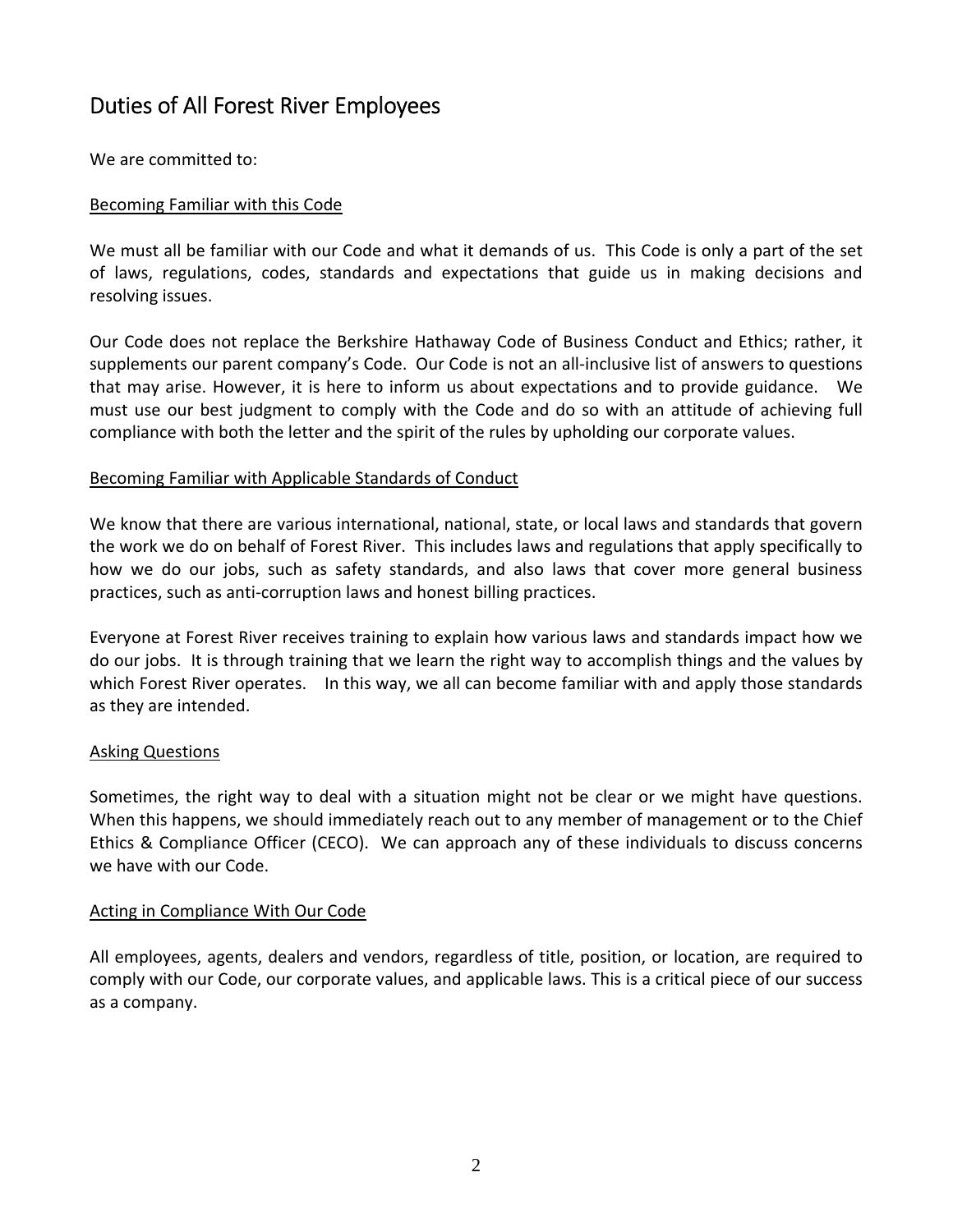#### **Reporting**

We are required to immediately report known or suspected violations of our Code, laws, regulations, codes or standards, even if we committed the violation ourselves. This is an absolute obligation and is not optional. We should immediately report an issue or problem to a supervisor, manager, or division General Manager. We may also report our concerns directly to the CECO, his deputy, a company officer or director (e.g. Director of Human Resources). If it is too uncomfortable or impractical to report our concerns in person, we may report them anonymously to our Ethics and Compliance Hotline by telephone or online at:

#### **1‐800‐261‐8651 www.brk‐hotline.com**

#### Preventing, Stopping, and Reporting Retaliation

We all have an obligation to speak up when we see something that may violate the Code, laws, regulations, and standards that govern our business. All Forest River employees have the right to discuss any issue or grievance with any level of management without fear of retaliation or discipline. Our corporate community must feel free to report whenever there is a potential issue or suspected problem.

We must never retaliate against anyone who brought up questions or issues or who reports a problem. Forest River will not tolerate retaliation. Retaliation against another employee, whether by a supervisor or a fellow co-worker, is a serious violation of our Code and may lead to discipline up to and including termination.

#### Complying with Laws and Regulations

Forest River is committed to being a good corporate citizen wherever it does business. We must comply with all laws and regulations that apply, and it is our obligation to understand the laws applicable to where we do business. If we have business dealings with US or foreign government officials, officials representing other international governing bodies or with customers in other countries, we need to abide by laws governing those relationships. For more information, please refer to the Prohibited Business Practices Policy.

If we find that laws or regulations conflict, we should bring these situations to our supervisor's attention so that the company can determine the best course of action to comply with all laws that apply.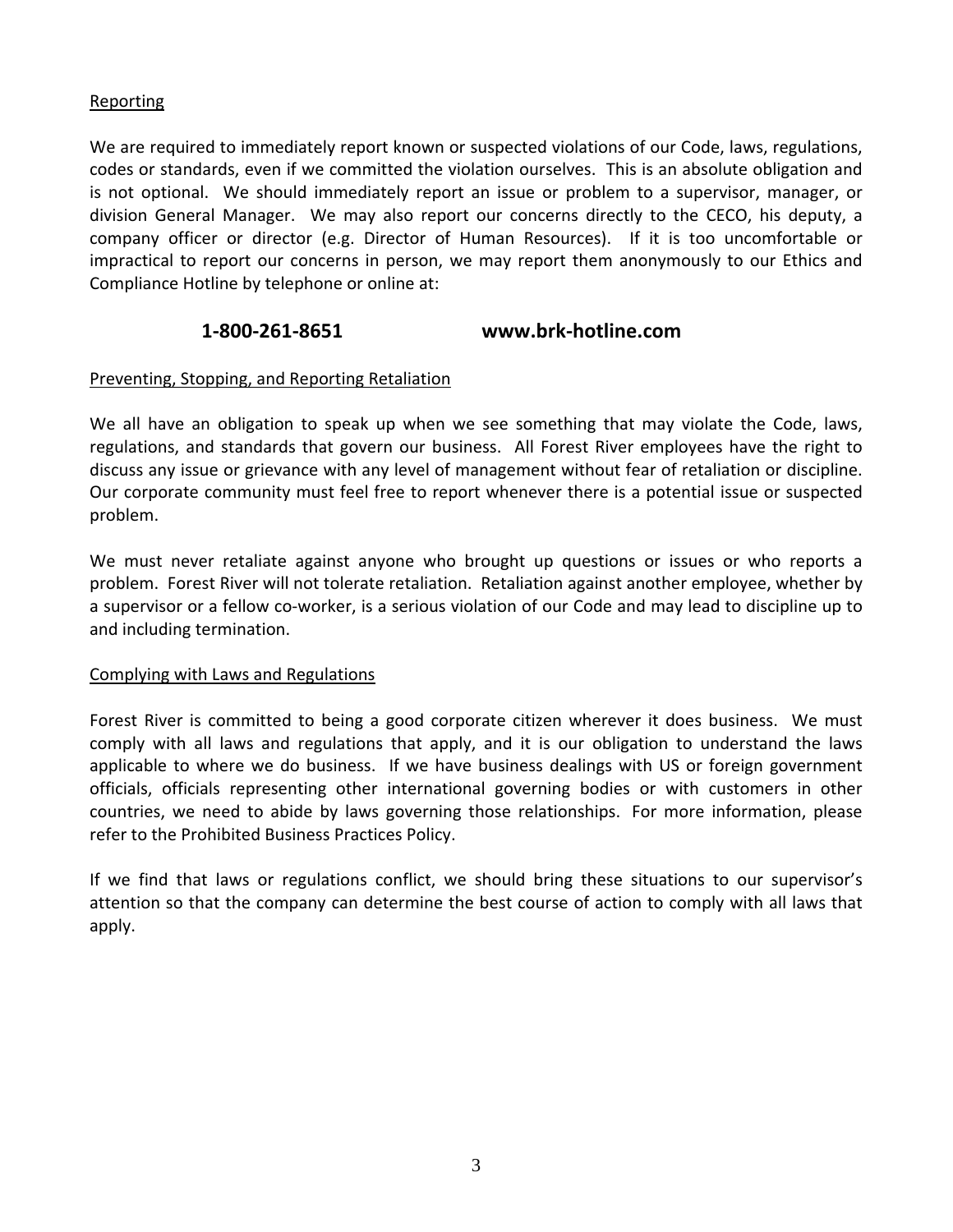### Integrity

Integrity means being true to oneself and doing the right thing in every situation. There are many ways integrity plays a critical part in our success at Forest River.

- $\bullet$ Respecting Our Company
	- Confidential Information

Integrity means we protect Forest River's confidential information and trade secrets from unauthorized disclosure. Other than in areas permitted by law, we must not disclose or share with people outside Forest River any confidential information or trade secrets that have not been made public, without first having permission from Forest River management. We must also protect confidential information and trade secrets from unauthorized or inadvertent disclosure. This means we should not discuss confidential information and trade secrets in the presence of unauthorized individuals or leave confidential documents unsecured. Our obligations regarding the non‐disclosure or prevention of unauthorized use of confidential information and trade secrets continues even after our employment ends

Conflicts of Interest

Integrity means we work to advance the best interests of Forest River, instead of advancing our own self‐interest. A conflict of interest occurs when our private interest interferes in any way with the interest of the company. A conflict can arise when we have interests that make it difficult for us to objectively and effectively perform our work. It's almost always a conflict of interest for us to work simultaneously for a competitor, customer or supplier. There are other times when the situation is not as clear‐cut. If we are not sure or reasonably believe a situation may create a conflict of interest, then we should seek guidance.

We may not use Forest River's confidential information, trade secrets, materials, equipment or property for our own private advantage or gain. This creates a conflict of interest. We must also make sure Forest River does not receive or use other companies' confidential information or trade secrets. Employees must not bring information or equipment from our competitors to Forest River, even if the employee thinks the information will benefit Forest River. If this happens, it creates a legal issue for the employee and for Forest River.

• True and Complete Reports

Integrity means we must always be honest in dealing with others. This includes internal and external business transactions and interactions with the government. When we make statements or prepare reports or filings for Forest River, our partners in business, our investors, or for the government, we must ensure the information we report is accurate and complete, and that it is provided on time. If there is a deadline, we must do everything we can do to be sure we meet that deadline.

Forest River's internal standards and controls require that our records and books be accurate and true. Falsifying or altering records or reports or knowingly approving any false or altered records or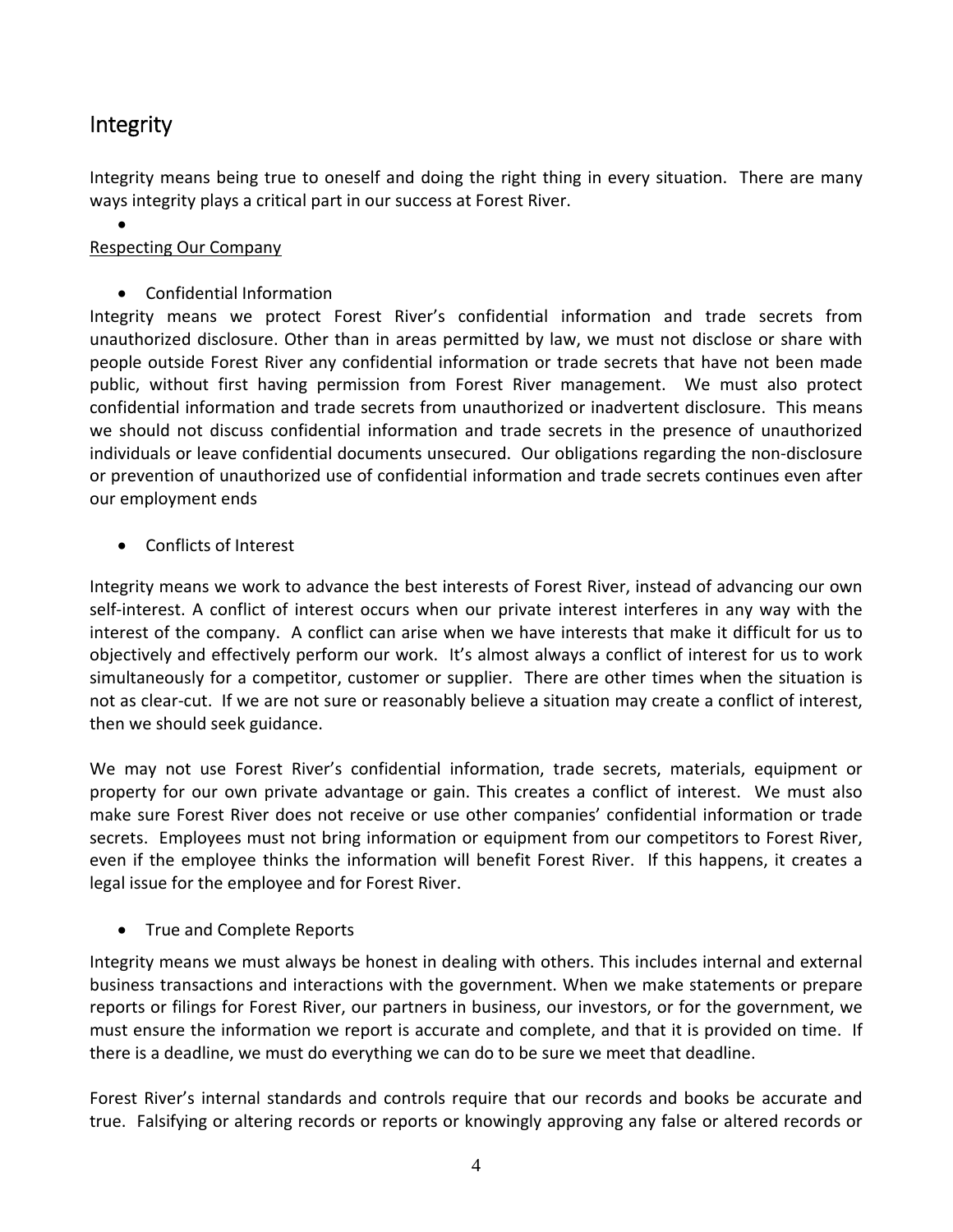reports is strictly prohibited and could lead to termination. If we become aware that any reported information was inaccurate, incomplete or misleading, we must immediately report this to a member of management, the CECO or to the Ethics and Compliance Hotline.

Forest River Assets and Property

We must not use Forest River assets or property for anything other than our business. This is true of materials, equipment, tools, supplies, money, vehicles, or any other Forest River property.

Forest River respects the privacy of its employees, but that privacy right does not extend to employees' work-related conduct or the use of Forest River's assets or property. We should be aware that Forest River's management has the right to access company‐owned electronic systems and equipment and that there is no legitimate expectation of privacy for employees using the company's computers, printers, electronic mail system, phones, internet, or servers. The company's policy manual contains additional information and guidance on this topic.

• Inquiries and Investigations

Forest River and its employees are committed to the highest standards of integrity, safety, quality, and customer service. However, sometimes things go wrong, and when they do, we take extra time and effort to look into what happened. We are all required to participate in inquiries and investigations. We must honestly and openly share what we know when we are asked about a situation, even if it is embarrassing or if we made a mistake.

All Forest River employees are required to cooperate in any governmental audit, inquiry, investigation or request. In addition, consistent with Forest River's Mandatory Reporting Policy, any employee who receives information regarding or is contacted in connection with a governmental audit, inquiry, investigation or request must immediately contact the Chief Ethics and Compliance Officer, the company President, appropriate manager and legal counsel, who will in‐turn determine the appropriate response.

• Retaliation

Just as we will not tolerate retaliation against employees who make a report about a problem, we will not tolerate retaliation against employees or witnesses who participate in investigations. Forest River's Investigations Policy has more detailed information.

#### Respecting Our Co‐Workers

Forest River is proud to reflect its commitment to integrity and quality in its professional and friendly work environment, and will take all reasonable steps to ensure our work environment remains professional for all who work here.

We must not tolerate discrimination or harassment of any employee for any reason. We expect you to prevent, stop, and promptly report any discrimination or demeaning language, characterization or conduct that may harass, intimidate, insult, ridicule, emphasize, or characterize a fellow employees'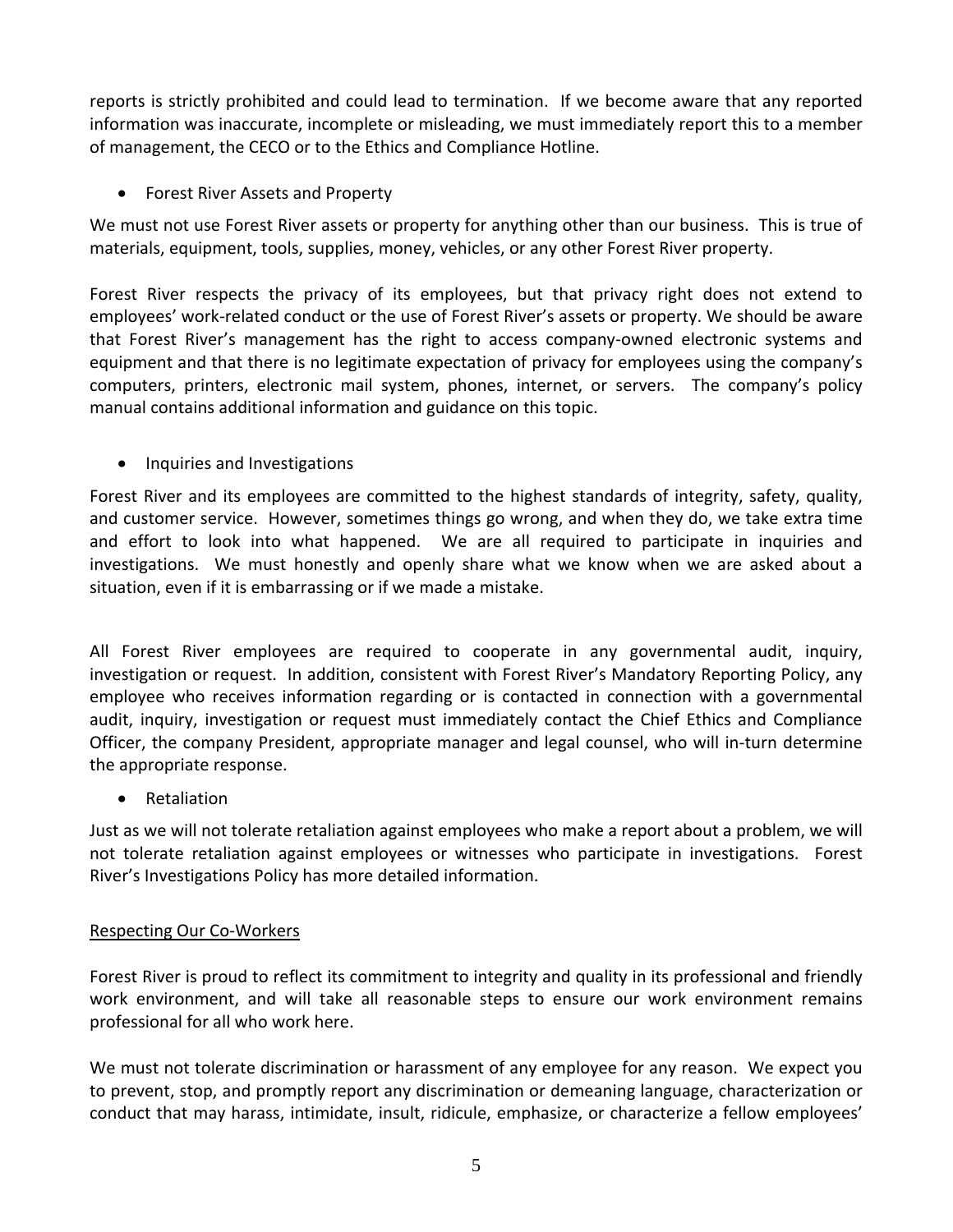race, gender, ethnicity, religion, age, color, national origin, sexual orientation, gender identity, or any other category protected by law. Sexual or other inappropriate remarks will not be tolerated. Forest River's policy prohibits not only unlawful discrimination and harassment, but also other unprofessional and discourteous conduct.

#### Respecting Our Environment

Our company must follow all of the laws and regulations that govern how we treat our environment. Forest River has obligations under various federal, state and local laws and regulations to control and monitor our waste and what we emit into the air and water in the communities where we work. There are also laws that govern how and where we source our materials. We must work together to understand, control, monitor, and report how we are impacting our environment so that we are in full compliance with those laws and regulations.

#### Respecting Our Business Partners

Integrity also means conducting business fairly and honestly with all of our business partners, including our suppliers, vendors, dealers, and subcontractors. We must set an example in the marketplace by never offering or taking improper payments such as bribes or kickbacks. We must be sure our discussions about pricing are appropriate and fair so we prevent any negative effects on our business or on our business partners.

Forest River has obligations to try to develop a wide range of business partners, including ones that are small disadvantaged businesses. We are fully committed to leading our industry and setting the example in these areas. Working as a team, we can continue to set high goals, and exceed them year after year.

In our work with Forest River, we should always be aware of how we are conducting business, but also how our vendors, suppliers, and dealers are conducting business directly for us, or indirectly on our behalf. When others with whom we do business make poor decisions or do things that are dishonest, it can lead to a negative effect on Forest River. Part of our commitment to compliance is doing our best to ensure that everyone we do business with is equally committed to safety, integrity and quality.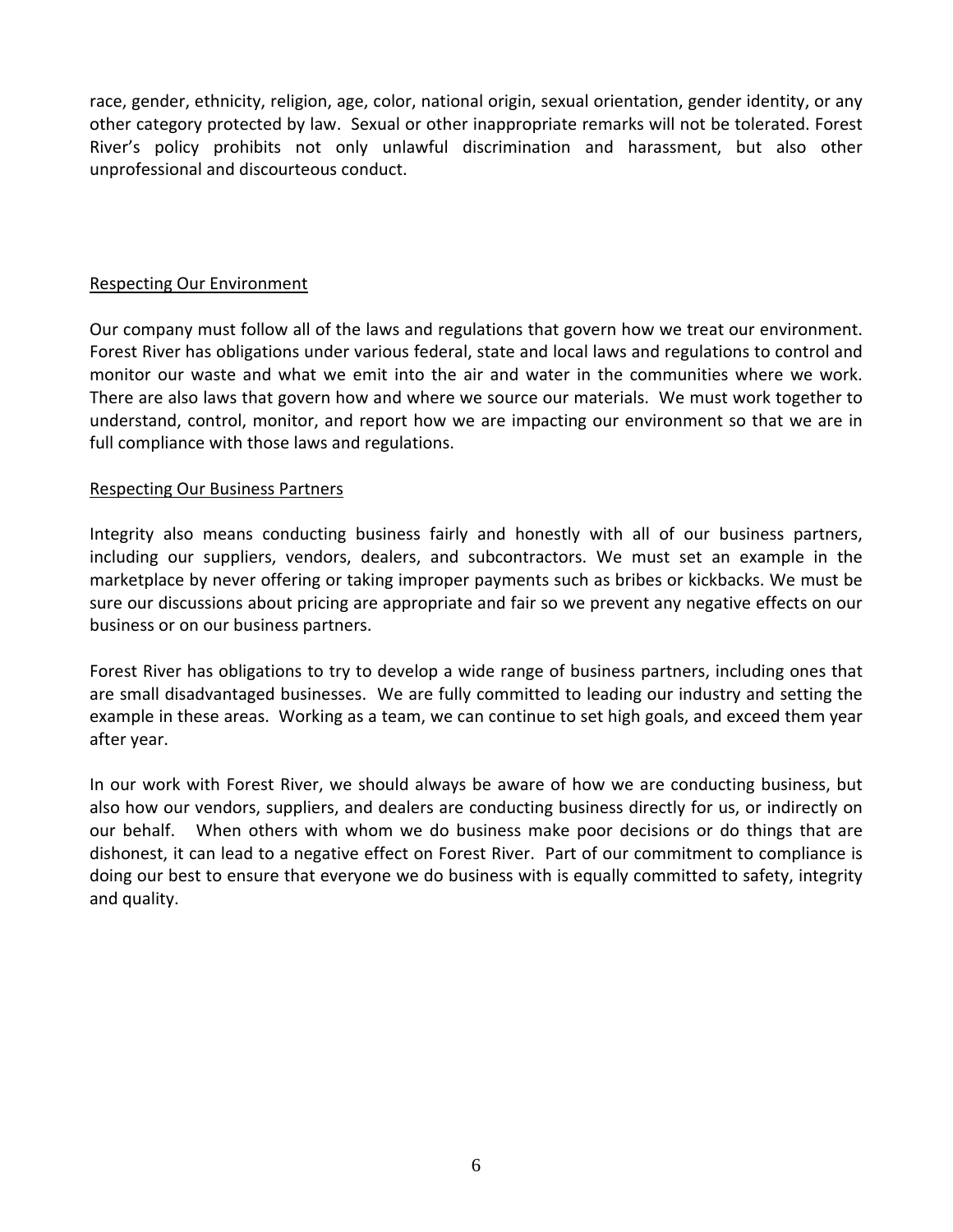### Safety

- Safety is one of our highest duties. We owe a duty to ourselves, each other, our customers, and communities, to ensure that everything we do is focused first and foremost on safety. There are many laws, standards, and regulations that require us to take certain steps to prevent accidents and to make our products safe for our customers. We must be committed to always complying with safety regulations and standards. We cannot and will not tolerate shortcuts.
- Forest River is a drug-free workplace. We will not tolerate drugs or alcohol, or people who are under the influence of drugs or alcohol, in our workplace. Similarly, we will not tolerate violence in the workplace for many reasons, including the adverse impact it can have on safety.

### **Quality**

Forest River has a well‐earned reputation for quality and customer service. This has made us leaders in our industry. We are committed to maintaining the highest quality in all of our products.

We have developed many practices and processes to meet our quality standards. As part of the Forest River team, we should know and follow these practices to ensure that our work is the best that it can be, so that the employee who next touches the product can do the same. If you have ideas about how we can do things better, we want to hear your ideas. It is important that you let us know before making any changes to the way we do things so we can ensure the new way is compliant, safe, and maintains our high quality standards.

### Customer Service

We are also known for providing top-notch service to our customers. We interact with our customers in ways designed to deliver the highest level of customer satisfaction. It is important that we each know our role in serving customers. Whether it is on the manufacturing line, conducting inspections, delivering our products, or working on warranty issues, we must always be focused on delivering first‐class service to our customers.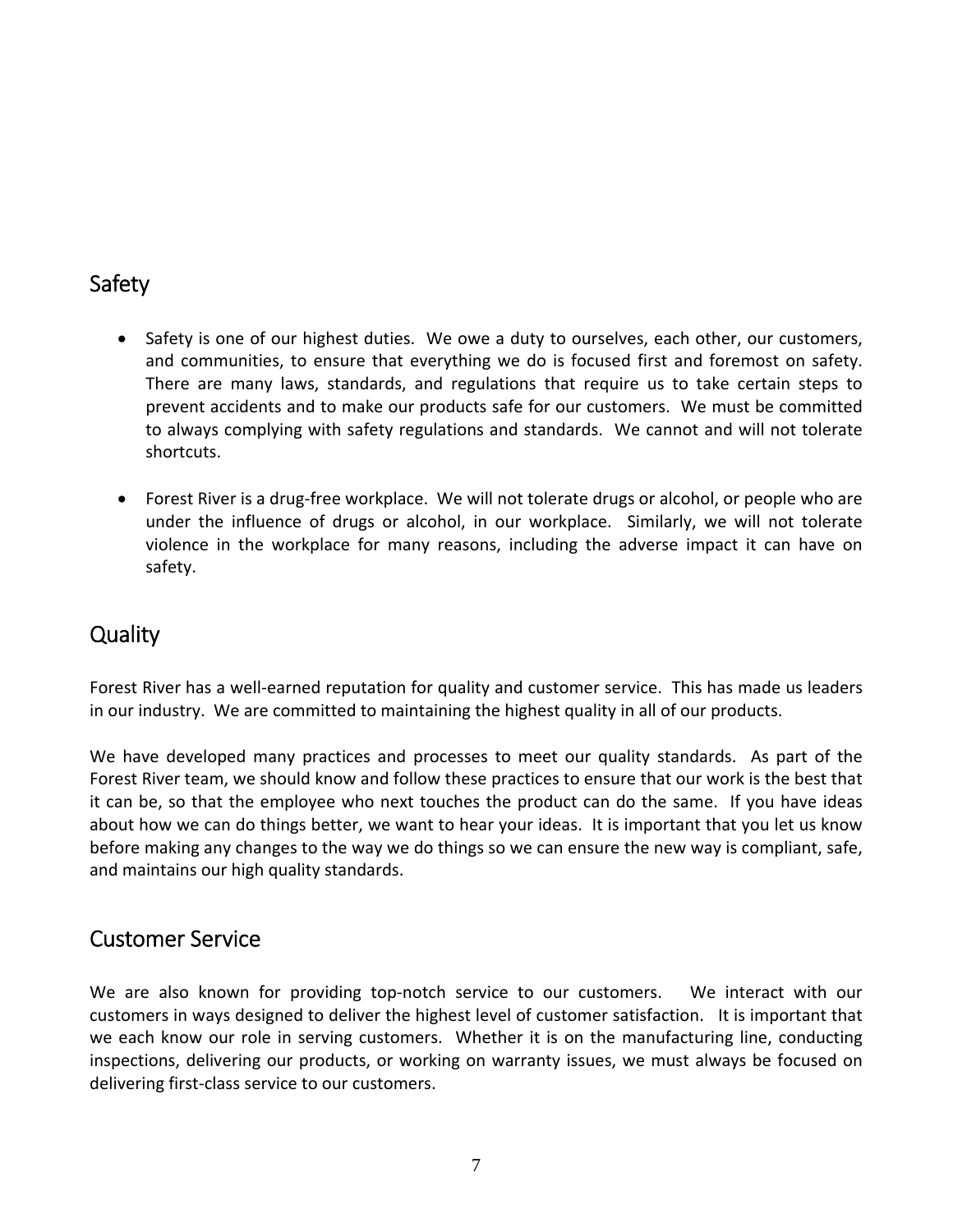16007087.1